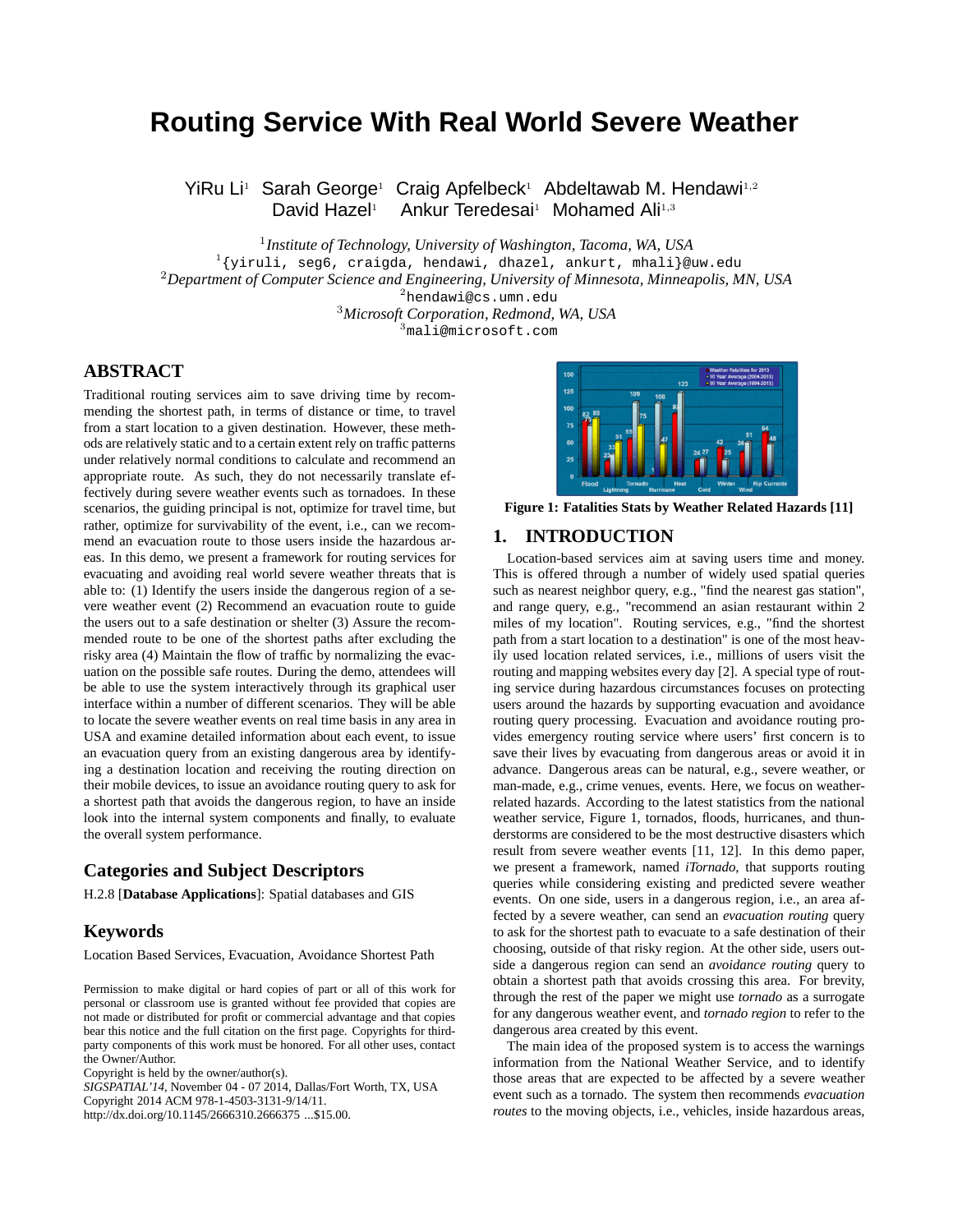and *avoidance routes* to the objects around these areas. This problem is challenging due to two facts. (1) Due to the speed at which severe weather patterns develop and move, as well as the potential for loss of life if routing is incorrect or delayed, these special types of routes have to be computed with very low latency while maintaining very high precision. (2) Applying pure shortest path algorithms with obstacle avoidance [10] might cause a traffic jam to the surrounding roads which in turn negatively affects the traffic flow in these roads. The proposed *iTornado* system is equipped with a set of data structures and algorithms to tackle these challenges as follows. Through constant communication with the National Weather Service web service API, the *iTornado* system receives frequent updates to weather events. Then, a grid data structure is employed to represent the affected area on the underlying space. We use fine resolution cell size to assure more accurate coverage of the tornado's exact region. This helps to trim down the affected area, in turn reducing the number of objects that are expected to send evacuation queries. To compensate for any unexpected change in the tornado shape, speed, or direction, we add a marginal space around the original tornado region. When combined with the tornado region, we refer to this larger zone as the *risky region*. For the objects inside the *risky region*, we predict their next destination within a specific time period  $t$ . Where  $t$  equals to the time required from the object to travel from its current location to the nearest boundary of the *tornado region*. If the object's destination is expected to touch the tornado region, then we ask that object to release its destination to form an evacuation routing query. If it is not the case, the object is not alerted. Instead, we wait until a serious change happens to its ongoing movements. The employed prediction model is based on the assumption that objects tend to follow efficient routes in their travel to destinations [5, 7]. To avoid causing a traffic jam, when the system recommends evacuation route, we distribute the load on the  $K$  convenient roads rather than recommending the same road for many objects. We weigh the capacity of each road by its speed limit. For example, a road with a 70 miles per hour speed limit can be suggested to seven contiguous objects while the one with 40 miles per hour can be suggested to four objects.

#### **2. PROBLEM SETTINGS**

In this section, we define the research problem addressed in this paper. Then we set the framing assumptions.

#### **2.1 Problem Definition**

The research problem studied in this paper can be formalized as follows. Given,  $(1)$  a set of moving objects  $O$ ,  $(2)$  a road network graph *G*(*N, E, W*), where *N* is the set of nodes, *E* is the set of edges, and *W* is the edge weights, and (3) a set of prediction results of severe weather events (list of affected areas, start time, end time for each area, shape as polygon,...). For example, a warning for thunderstorm prediction can be like this *"severe thunderstorm near Eufaula, by 5:35PM lat 31.99 lon 85.05, etc"* [11].

We aim to answer evacuation queries by recommending evacuation shortest paths to the objects inside the areas affected by severe weather events to their destinations, as well as avoidance routing queries to help the objects around the risky areas to travel to their destination without crossing these areas. Our objective is to

(1) reduce the response time (2) reduce the the number of objects receiving alerts. and (3) reduce the possibility of causing a traffic jam in the surrounding area.

#### **2.2 Assumption**

We assume that moving objects will be connected to the *iTornado* evacuation routing server and keep updating their location



**Figure 2: iTornado System Architecture**

periodically. In addition, we assume that moving objects mostly travel through efficient routing behavior. This means each step an object takes ahead makes it closer to its destination and farther from its start location. This means, we do not assume that we have access to objects historical trajectories. Prediction of objects' next destinations is based solely on the knowledge obtained from their current trips, i.e., sequence of passed locations [4, 6, 5, 7, 8]. For the severe weather prediction and alarming, we assume that the prediction results will be obtained from the National Weather Service by accessing the National Digital Forecast Database (NDFD) in addition to the tornadoes warnings stream. We need to emphasize here that our objective is to leverage the severe weather forecast service to provide real time evacuation and avoidance routing service. This service aims at helping those moving objects inside the hazardous region to evacuate safely to their destinations and those outside that region to travel without passing through it.

#### **3. SYSTEM OVERVIEW**

In this section we give an overview for the proposed system. We briefly describe the system's main data structures and modules.

Figure 2 gives the architecture of the proposed *iTornado* framework, which consists of four main modules, namely, the *severe weather observer* module, the *route recommender* module, the *destination predictor* module, and the *traffic distributor* module. A concise description of the leveraged data structures as well as each of these modules will be provided in the following sections.

#### **3.1 Data Structures**

In the *iTornado* framework, we have three basic data structures to maintain: (1) *Road Network Graph*, which contains a set of nodes *V* and edges *E*, where the edge weights represent the travel time. (2) *Banned Edges*, which carries the list of edges that intersect with the risky region, i.e., warning polygon. We use it to serve the computation of the shortest path that avoids the risky region. (3) *Grid index*, inside the destination predictor module, we maintain a grid data structure to obtain a cell based prediction for the objects next movements. The same data structure is leveraged to represent the risky region. Here, we need to notice that, the smaller the cell size, the better representation of the warning polygon and in turn, the less evacuation space to consider. (4) *Paths buffer*, for each cell in the risk region, we carry a list of the  $K$  alternative shortest paths to evacuate from the current location to the nearest safe cell outside that region.

#### **3.2 Severe Weather Observer**

To get timely forecasts and warnings updates, the *severe weather observer* module periodically queries the NDFD for the area of concern [11] as well as consumes the tornadoes warnings feeds.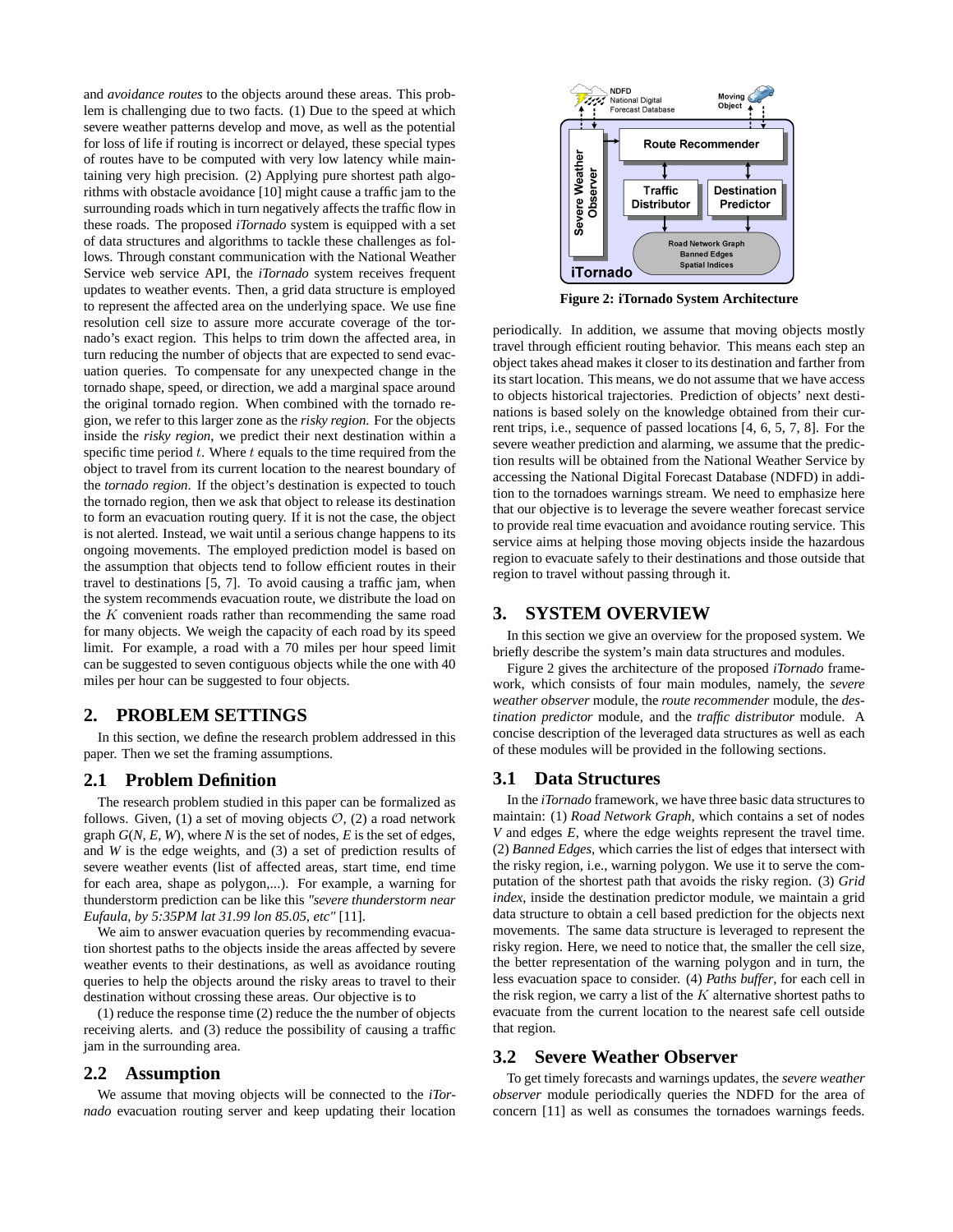Through sending SOAP (simple object access protocol) web service requests, we get access to official national weather forecasts computed by forecasters at local weather offices and national centers as well. To divide the space down into small areas of forecast, they have a preset grid spatial resolutions ranging from 1.25 to 10 kilometer per tile. Each request can obtain rich data about the existing severe weather warning which includes, location of the warning, the shape as polygon, speed, direction, the list of areas expected to be affected, and the start and end times.

#### **3.3 Destination Predictor**

This module aims at anticipating the future movements of a moving object in the area around the severe weather. The purpose of this module is to evaluate which objects to exclude from evacuation alerts, those that are expected to move outside the risky region. Also, for those objects that are near the severe weather range but not exactly in the risk region, we need to know if they are expected to pass by that region or not. If this is not the case, there is no need to waste the system resources to compute alternate paths for them. Otherwise, we ask for their destinations and run an avoidance shortest path query to get the route that avoids the severe weather region. The employed prediction model divides the space into a number of cells and takes a sequence of passed cells by an object in its current trip. Then, it computes the probability of a certain cell being a possible destination based on the number of cells accessible through an efficient route [5, 7]. Here, efficient route means each object's step should bring it closer to its destination.

#### **3.4 Traffic Distributor**

This module assures the fair distribution of the recommended evacuation routes over the convenient roads in the underlying road network. Basically, the higher the speed of a road the larger the number of times it is recommended to users. In other words, much weight is given to highways, as they can serve more moving objects than surface roads. Once a route exceeds its maximum number of times to be recommended to users, we switch to the next best candidate. This is done by leveraging the *paths buffer* to loop on the convenient evacuation routes from the object's current cell to the nearest safe cell.

### **3.5 Route Recommender**

Based on the warning information we get from the *severe weather observer*, we apply the following steps. Firstly, we get the list of cells that overlap with the warning polygon. These cells represent the severe weather event, named *tornado region*. Then, we add to it a marginal space buffer to form the *risky region*. by doing this, we take preventive action to keep objects from straying into the *tornado region*. The *risky region* is used to guarantee that the suggested avoidance route will be far enough from the heart of hazards. Next, we identify the objects that are actually inside the *tornado region*, and send them an evacuation alert. This is done by visiting the grid index to get the list of objects inside each cell overlaps that region. Based on the destination an objects wants to evacuate to, we find the shortest path to the nearest safe node outside the *risky region*. From there, we find the list of edges that touch, intersect or are contained within the *risky region* and set its weight to infinite. Computing the shortest path [9] given the updated road network graph will result in a shortest path that does not cross the *risky region*. A copy of the original edges before changing their costs will be held in the *banned edges* list. This list will be used to recover the road network graph in this area after the tornado passes and any debris has been cleared.

To reduce the number of objects to evacuate, we (1) represent



**Figure 3: User Mobile Interface**

the tornado region by a set of small rectangles rather than one big rectangle, and (2) we evacuate those objects that are actually inside the *tornado region*, or inside the *risky region* and tend to go toward the *tornado region*. For those objects that appear to miss the *risky region*, we postpone the evacuation alert. To reduce the likelihood of impacting traffic on the suggested routes, the *route recommender* examines the *traffic distributer* and modifies its recommendation accordingly.

#### **4. DEMO SCENARIOS**

This section illustrates the possible scenarios of using the proposed *iTornado* system. The audience will be able to interact with the system through a set of accessible graphical user interfaces. Throughout the demo, we explain how to communicate to the system from the end user's perspective, and from the system inspector perspective. The earlier view depicts how users can send routing queries and receive the results, while the later zooms inside the internal components to show how the queries are processed using the employed data structures and algorithms. For demonstration purposes, we use real data sets for a number of tornados in Kansas, e.g., tornado on 2012/4/14 from 16:33PM to 18:31PM, extracted from the National Digital Forecast Database (NDFD) using the National Weather Service API. To represent the moving objects around the tornado areas, we leverage the Brinkhoff's generator [3] to obtain a large set of synthetic data of moving objects. To visualize what is happening on the computation side, we employ the World Wide Telescope (WWT) as our visualization engine [1]. The following different scenarios will be provided during the demonstration venue.

#### **4.1 Scenario 1: Avoidance Routing**

In this scenario, the audience can follow the object (a vehicle) that is moving on the map as a tornado touches down near it. The object is not in the danger zone yet, but its destination currently requires it to cross the danger zone. Here we re-route the object around the tornado danger zone to its destination. Figure 3 demonstrates a mobile user interface that will receive and display the alternative routes to avoid the severe weather risk region (grey rectangular area). The red path represents the original shortest path that crosses the risky area, while the blue path is our recommended path. This path should be one of the Kth shortest paths that come second after the original risky one, in terms of travel time or distance. Both paths are connecting the moving object - the green car - and its destination, the visible white building.

### **4.2 Scenario 2: Evacuation Routing**

In the evacuation routing scenario, the audience will be able to notice the objects that are exactly inside the *tornado region*, red cars inside red bounded cells in Figure 4. For each of these objects, an evacuation route will be suggested by finding the shortest path to the nearest safe node outside the tornado region. Then, we compute the shortest path from that node to the object's destination while avoiding the tornado region. The merge of those two paths will